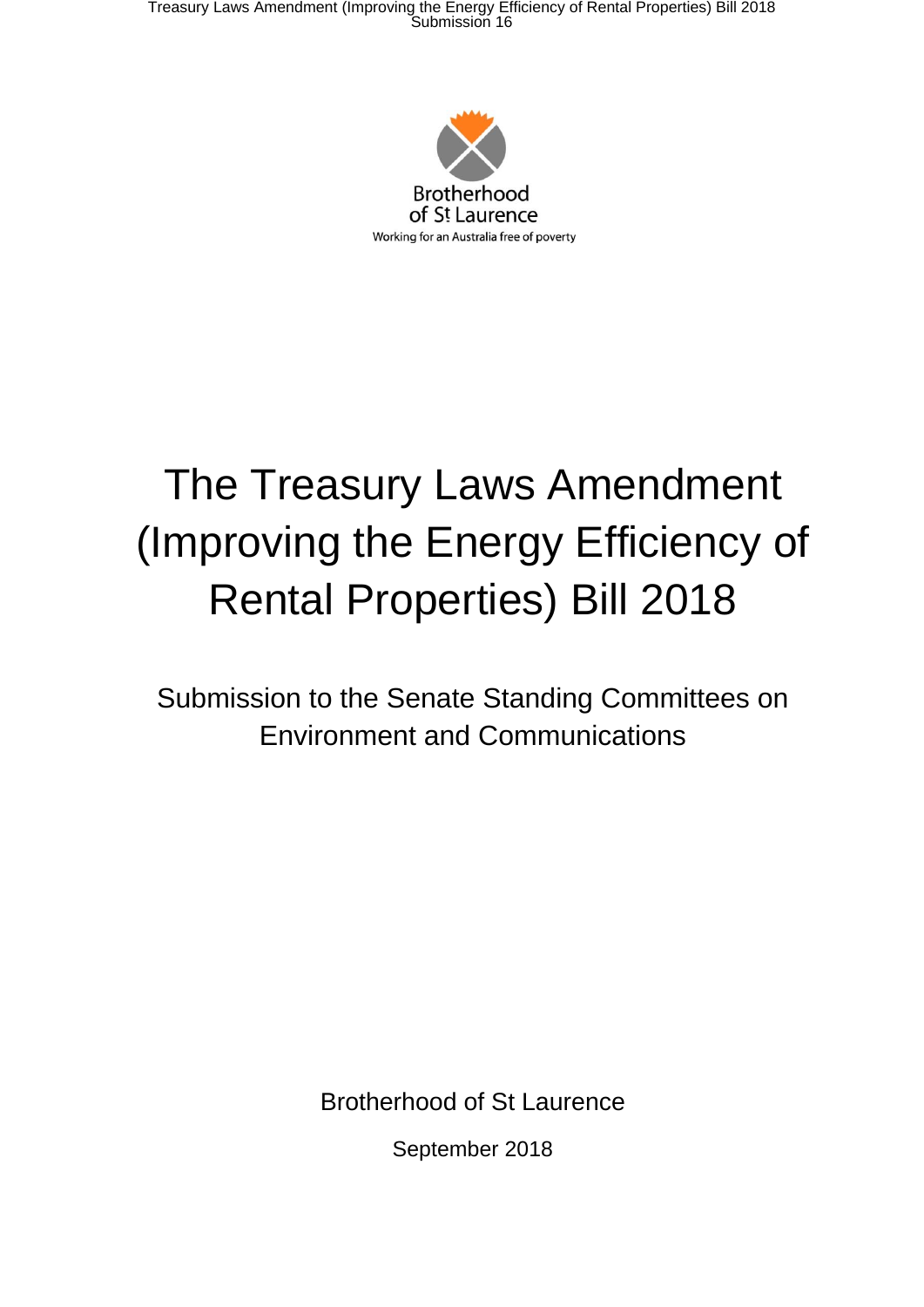### **Summary**

The Brotherhood of St Laurence supports the Improving the Energy Efficiency of Rental Properties Bill tabled by Senator Storer.

The Brotherhood agrees that Australians should not have to choose between putting food on the table and heating or cooling their homes, yet energy stress remains a reality for many.

Too many homes are unhealthy and expensive to live in, and landlords typically have no incentive to upgrade them, while tenants often lack the means, incentive, or permission of the property‐ owner.

The problem is particularly acute for renters and people with low incomes, who often live in the least efficient homes and have the lowest capacity to upgrade them.

The Improving the Energy Efficiency of Rental Properties Bill would begin to address this splitincentive problem by giving landlords a tax incentive to increase the efficiency of their properties. The effect would be likely to lower the energy bills and improve the health outcomes and thermal comfort of some Australian renters. However, we recommend that the bill be refined.

This submission supports the intent of the Bill, argues the case for introducing minimum energy efficiency standards for rented homes, and proposes amendments to the Bill.

#### **Brotherhood of St Laurence and our energy work**

The Brotherhood of St Laurence is an independent non‐government organisation with strong community links that has been working to reduce poverty in Australia since the 1930s. Based in Melbourne, but with a national profile, the BSL continues to fight for an Australia free of poverty. We undertake research, service development and delivery, and advocacy with the objective of addressing unmet needs and translating the understandings gained into new policies, new programs and practices for implementation by government and others. The BSL's Energy, Equity and Climate Change program has been undertaking research, advocating for equitable policies and delivering programs to low income households since 2007.

For further information on this submission, please contact Damian Sullivan, Head of Energy, Equity and Climate Change or

David Bryant, Research Officer, Energy, Equity and Climate Change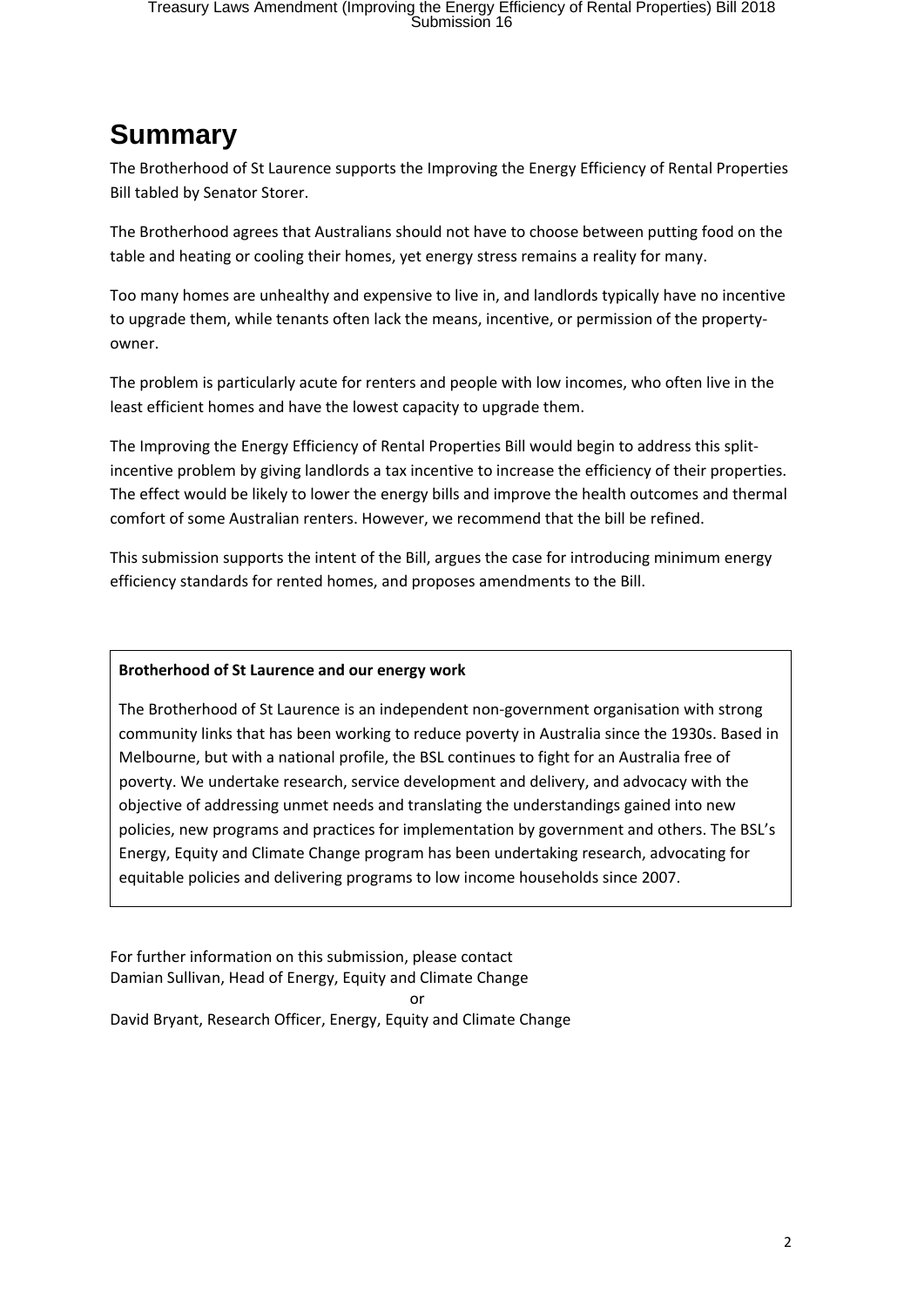# **1 Introduction**

The Brotherhood supports the Improving the Energy Efficiency of Rental Properties Bill (henceforth 'the Bill') as a useful step towards improving the energy efficiency and thermal comfort of rental properties. We thank the Senate Standing Committees for this opportunity to comment.

This submission outlines the Brotherhood's views on:

- increasing energy efficiency in rented homes
- the Energy Efficiency of Rental Properties Bill itself.

### **2 The case for increasing energy efficiency in rented homes**

This section outlines the rationale for increasing the energy efficiency of Australian rental properties.

#### Poor efficiency exacerbates energy stress

<u> Andrew Maria (1989)</u>

Poor energy efficiency can increase renters' financial stress. Because many renters live in dwellings with poorer energy efficiency  $1$  (ABS 2012), they often face higher energy bills than they otherwise would. Renters are more likely than owner occupiers to report that, due to a shortage of money, they are unable to heat their home (37 per cent) or that they cannot pay their bills on time (42 per cent) (Azpitarte et al 2015). High energy bills place pressure on limited household budgets, forcing some renters to make trade‐offs between paying the rent, buying food or sending their child on a school excursion (Chester 2013).

### Inefficient homes adversely impact tenants' health and wellbeing.

Poor-quality housing is associated with poor physical and mental health and higher mortality rates. Poor thermal efficiency combined with high and low temperatures can be fatal. Gasparrini et al. (2015) found that 5.99% of all‐cause mortality in Melbourne (1988–2009) was attributable to cold and 0.49% to heat. Damp or mouldy homes can increase the risk of respiratory illness and asthma in children (WHO 2011). Improving the thermal performance of cold homes has been linked to improved physical health of infants and children and improved mental health for adolescents and adults (Liddell & Morris 2010). The 374 deaths attributed to the Victorian heatwave of 2009 (DHS 2009) highlight the need to examine the role of housing in heat-related mortality and morbidity.

Renters with a disability are hit hard by energy-related poverty. Our research suggests that over half of Australia's energy-poor households include someone living with disability (Azpitarte et al.

 $1$  Owner-occupiers are more likely than renters to live in homes with insulation and other energy-efficient features such as solar panels (ABS 2012).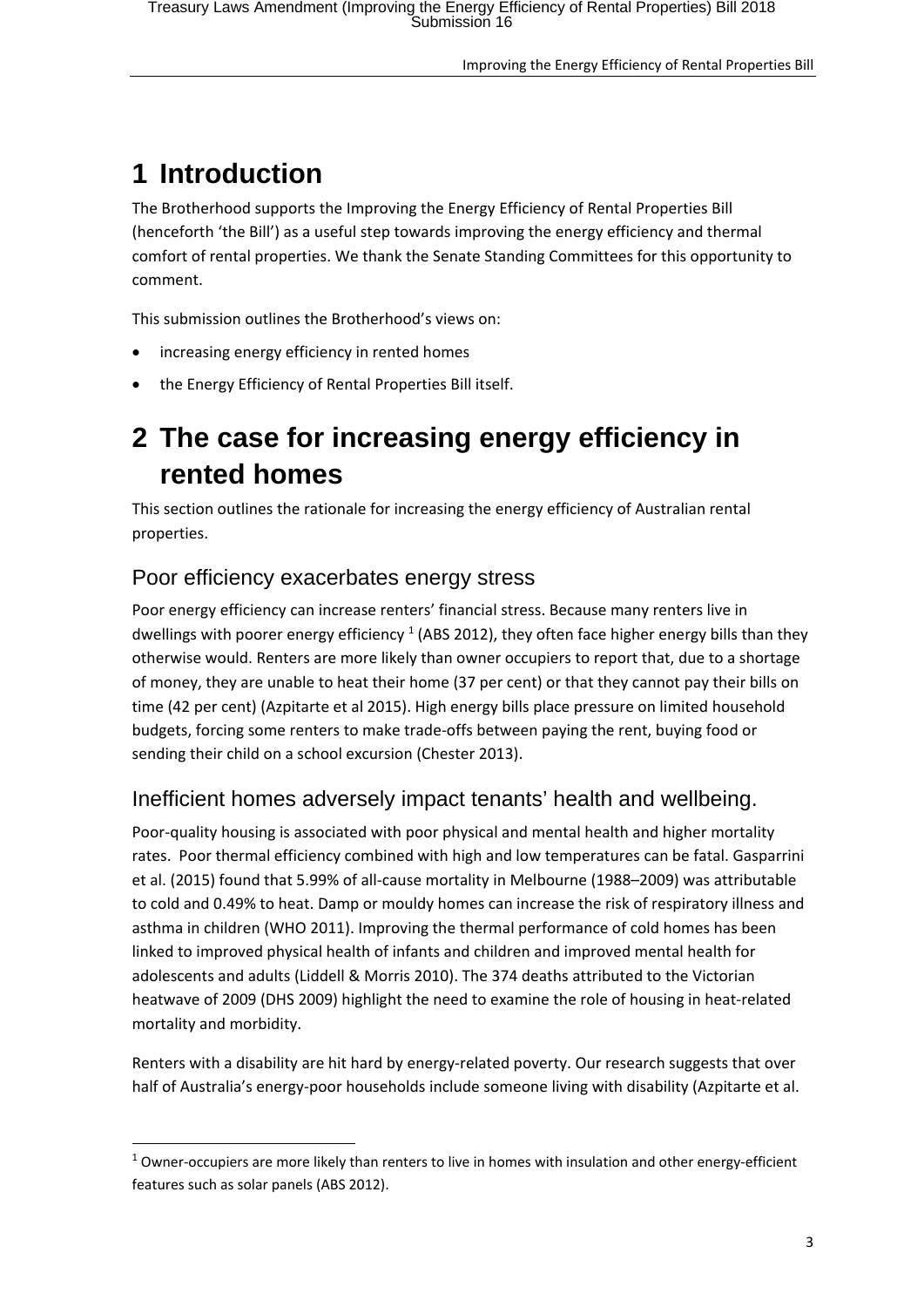2011). Those with high energy needs in homes with poor energy efficiency face additional hardship.

### Renters face major barriers to improving the energy efficiency of their homes

The residential rental market is failing to provide adequate housing for all tenants. The market requires correction to address:

- **Split incentives**: renters have minimal incentive to improve the efficiency of their home due to the short terms of most leases and landlords have little incentive to invest in improvements since they do not directly benefit from lowered energy bills.
- **Information asymmetry**: tenants often have insufficient information about the energy performance of their home and landlords have insufficient information about the costs and benefits of energy efficiency to be able to make informed decisions about upgrades.
- **Lack of authority to install more efficient fixtures themselves**. Many renters simply do not have the authority to make efficiency upgrades, and are often afraid to ask their landlord.

### Minimum standards for energy efficiency

The most essential step for improving energy efficiency in rental properties is the introduction of a minimum standard.

A minimum standard would place an obligation on landlords to ensure that properties meet a certain standard of energy efficiency before they can be rented.

A minimum standard is needed to address the least efficient housing stock, and to deliver bill savings and improved thermal comfort and health outcomes to their residents. Voluntary approaches on their own will not be as effective at improving energy efficiency in low income households. Combining a standard with incentives for landlords would be a useful approach.

The Brotherhood advocates the introduction of a standard that is already met by the majority of rental properties, making implementation straightforward. Where properties fail to meet the standard, many could be upgraded relatively cheaply with measures such as ceiling insulation, LED lighting and efficient shower heads.

For further detail on minimum standards, see the Brotherhood's 2016 submission to the review of the *Victorian Residential Tenancies Act*. 2

<u> Andrew Maria (1989)</u>

 $2$  See

<sup>&</sup>lt;http://library.bsl.org.au/jspui/bitstream/1/9264/1/Joint\_subm\_Energy\_efficiency\_rental\_standards\_2016. pdf>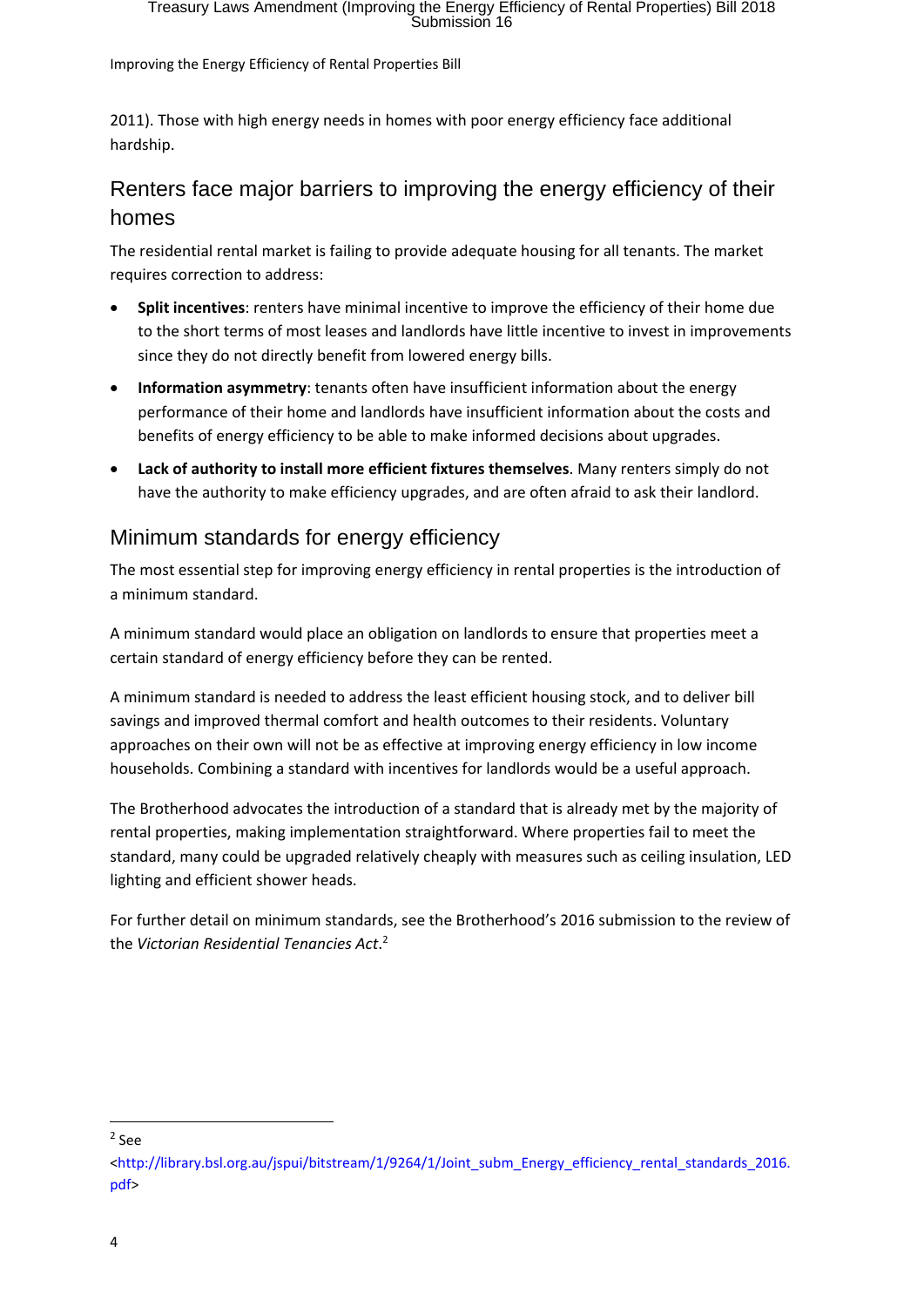# **3 The Energy Efficiency of Rental Properties Bill**

The Brotherhood strongly supports the Energy Efficiency of Rental Properties Bill, which represents a useful step towards improving the energy efficiency and thermal comfort of rental properties. For many renters, it would lower energy bills and improve health outcomes.

However, we believe that the Bill should be refined to improve its effectiveness, efficiency and safety provisions, as outlined below.

### Create a schedule of improvements

**1. We recommend that energy efficiency upgrades be limited to those listed on a schedule of accepted improvements, set by experts.** 

As the Bill is currently drafted, it appears to allow landlords to claim tax offsets for any appliance or home improvement that 'increases the dwelling's energy efficiency', with no mechanism to assess efficiency changes.

The Brotherhood is concerned that defining improvements in such a way may have unintended consequences, including:

- allowing landlords to claim for measures that do not meaningfully increase energy efficiency
- leaving the scheme open to rorts, such as upgrades with artificially inflated prices
- precluding the installation of legitimate upgrades such as hot water systems (see below).

Creating a list of acceptable appliance and home improvement types would reduce these problems. The list of upgrades should be determined by an expert panel and include:

- upgrade types (e.g. 'reverse‐cycle air conditioner with a >4 star E3 rating'). Consideration could also be given to linking the allowable upgrades to state‐based white certificate schemes such as VEET or REES where they exist. In the case of VEET, considerable effort has gone into quantifying the benefits of different upgrades (including specific appliances)
- energy efficiency requirements for specific appliance types, where appropriate.

Ensure high-efficiency hot water systems, gas heaters and lighting can be claimed

**2. We recommend that property owners be allowed to claim for high‐efficiency hot water systems and gas heaters.** 

It is not clear whether the Bill includes hot water systems and gas heaters in its definition of energy efficiency upgrades.

The Bill specifies that an appliance must have been 'awarded at least 3 stars under the Equipment Energy Efficiency (E3) program' in order to be considered an efficiency upgrade. However, some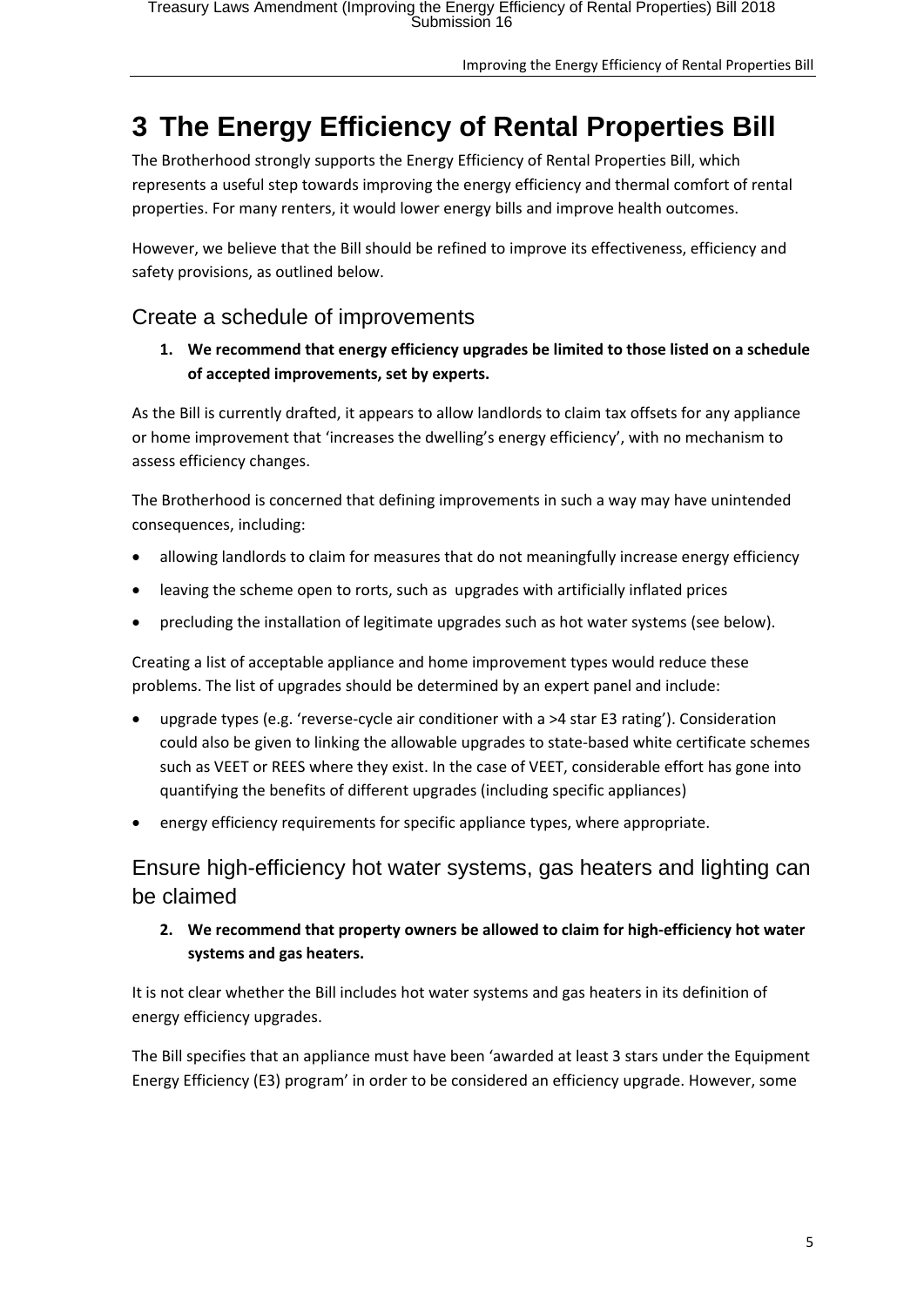kinds of appliances, such as hot water systems and gas appliances, do not receive E3 ratings and would presumably therefore be ineligible.<sup>3</sup>

These appliances can save households significant amounts of energy and, in our view, should be included.

We suggest that the schedule of approved upgrades includes, but is not limited to:

- hot water systems, including heat pumps, high‐efficiency gas and solar water heaters
- high-efficiency gas space heaters and furnaces
- efficient lighting.

#### Enhance compliance requirements

**3. We recommend that the Bill's compliance requirements be strengthened with guidance from an expert panel.**

In its current form, the Bill appears to:

- place minimal compliance requirements only upon certain upgrades
- allow other upgrades to be performed without being subject to any safety measures or other compliance requirements.

While the Bill's definition of energy efficiency measures includes any improvement or appliance that increases energy efficiency, it only places conditions upon windows, insulation, appliances and solar panels. Consequently, other efficiency measures would presumably not be subject to compliance requirements. For example, there is no requirement that electrical work be undertaken by a registered electrician.

The compliance requirements should not be overly burdensome. However, they should require work to be undertaken by accredited tradespeople (where relevant) in line with appropriate industry practices.

The Brotherhood considers that the Bill's existing compliance requirements should be expanded in the interests of energy efficiency, quality and safety – with guidance from an expert panel.

### Do not restrict upgrades in the first year

#### **4. We recommend removing the Bill's restriction on installing appliances in 2018‐19.**

The Bill prohibits landlords claiming for the installation of appliances in the first year of its proposed implementation (2018–19). The logic for this clause – that building upgrades should ideally be performed before appliances are installed – is sound, but we are concerned that it will add complexity to the scheme and limit uptake.

We are also not convinced it will meet its aims because, beyond 2018–19, there is nothing to prevent landlords from installing appliances without upgrading buildings first.

<u> Andrew Maria (1989)</u>

<sup>&</sup>lt;sup>3</sup> See <http://www.energyrating.gov.au/suppliers/registration/regulated-products>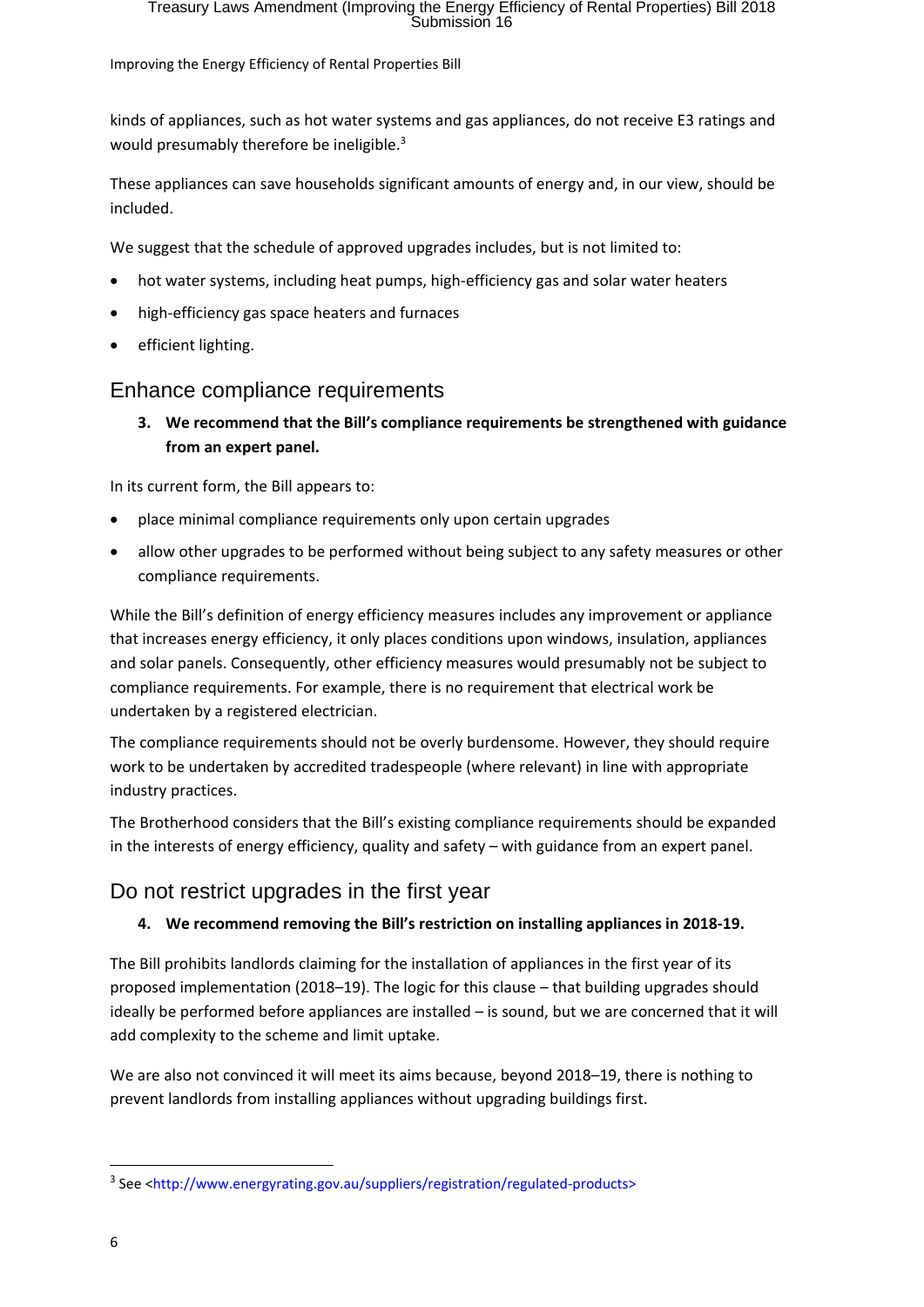The Brotherhood suggests simplifying the scheme by removing the restriction on installing appliances.

Consider alternatives to the \$300 weekly rent cap

- **5. The Brotherhood strongly supports targeting the incentive to the lower end of the rental market—as the Bill does**
- **6. The Brotherhood recommends considering ways of targeting low‐income renters other than the current \$300 per week rent cap.**

The Bill's attempt to target low‐income renters must balance simplicity with its objective of reaching the right people. The current version of the Bill targets properties rented at or below \$300 per week, which has the advantage of being administratively simple. However, it is likely to exclude many households, including:

- many people living in cities, especially Sydney and Melbourne, where rents are high 4
- many people living in the ACT and NT, where weekly median private rents are \$419 and \$500 respectively (ABS 2017)
- many families and people living in share-houses, because larger dwellings are generally more expensive to rent.

The Brotherhood suggests consideration of alternative ways of targeting the scheme, such as:

- a maximum dollar figure for each state/territory, perhaps based on 75% of the median private rental price for that state .
- a maximum dollar figure plus an extra allowance for high-cost areas, such as capital cities and the NT
- consideration could also be given to a maximum dollar figure per bedroom (rather than per dwelling).

# **4 References**

<u> 1989 - Johann Barn, mars eta bat erroman erroman erroman erroman erroman erroman erroman erroman erroman err</u>

Australian Bureau of Statistics (ABS) 2012, *Household water and energy use, Victoria, October 2011*, ABS, Canberra.

Australian Bureau of Statistics (ABS) 2017, *Housing Occupancy and Costs, Australia, 2015–16*, ABS, Canberra.

Azpitarte, F, Johnson, V & Sullivan, D 2015, *Fuel poverty, household income and energy spending: an empirical analysis for Australia using HILDA data*, Brotherhood of St Laurence, Fitzroy, Vic.

Chester, L 2013, *The impacts and consequences for low‐income Australian households of rising energy prices*, University of Sydney, NSW.

Department of Health and Human Services 2018, *Rental Report – March quarter 2018*, DHHS, Melbourne.

<sup>4</sup> Median rent for Metropolitan Melbourne is \$410 per week as of June 2018 (DHHS 2018). Median private rent in Greater Sydney was \$504 per week as of 2015‐16 (ABS 2017).